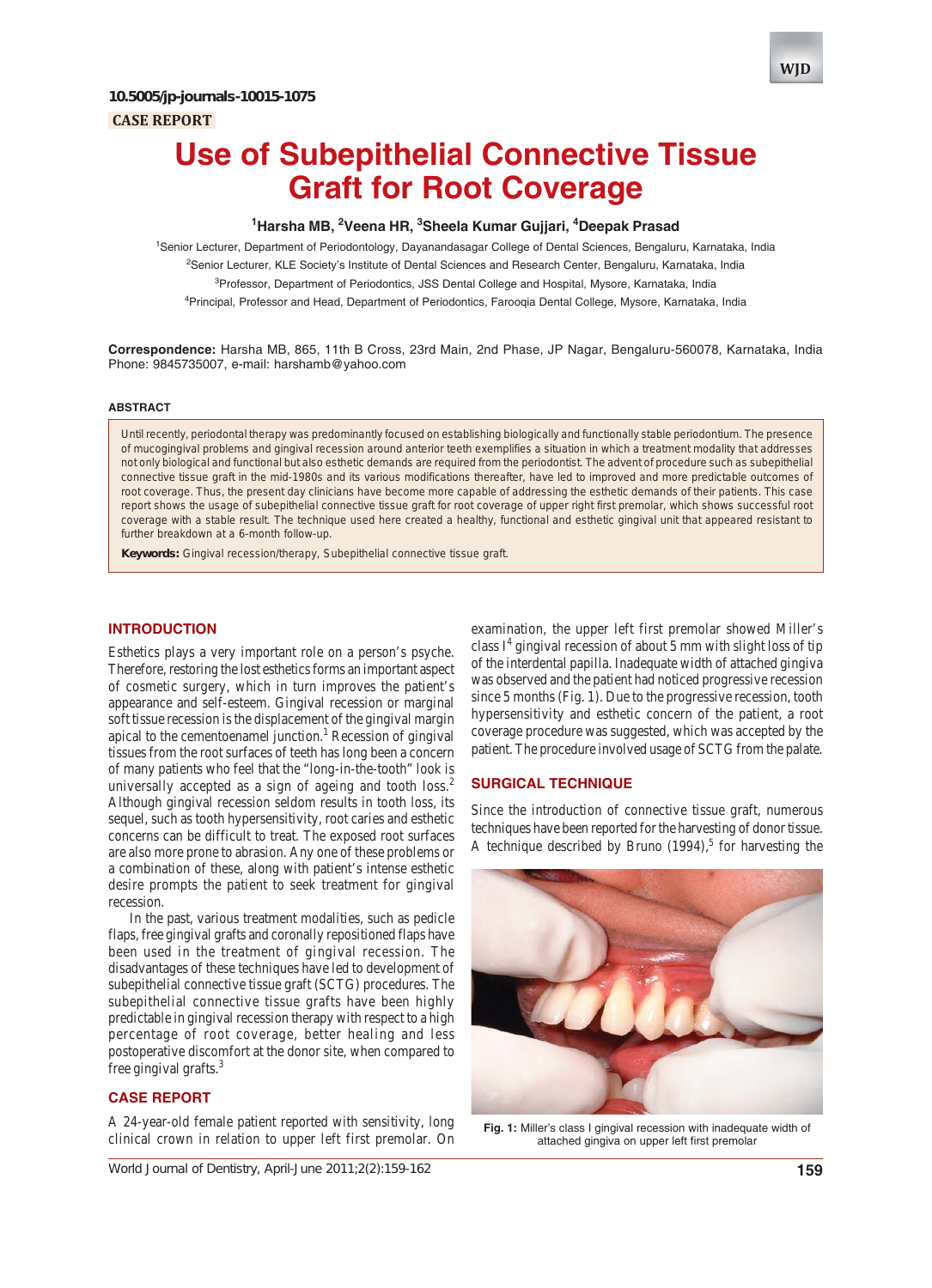#### *Harsha MB et al*

SCTG from the palate, was used in this case. The procedure and the benefits of the technique are discussed.

#### **Preparation of the Recipient Site**

The surgical area was prepared with adequate local anesthesia using 2% Lignocaine HCl containing 1:80,000 adrenaline. A trapezoidal flap was designed using the following incisions. Primary incisions were made in mesial and distal directions from the cementoenamel junction up to 1 mm of the proximal line angle of the adjacent teeth, leaving the interdental papilla intact. An intracrevicular incision and two vertical incisions were made in a trapezoidal form extending apically into the alveolar mucosa with the removal of epithelial tissue at the mesial and distal papillae.

An initial blunt followed by a sharp dissection with a no. 15 scalpel blade was made to raise a combined full-partial thickness flap (Fig. 2). The flap was extended well beyond the mucogingival junction so that it exhibited no tension when pulled coronally beyond the cementoenamel junction. The root was thoroughly planned and any convexities of the root were reduced.

#### **Graft Harvesting**

After preparation of the recipient site, the donor area in the palate was anesthetized by block anesthesia of the greater palatine and nasopalatine nerve with 2% Lignocaine HCl containing 1:80,000 adrenaline. Bleeding points were made corresponding to the required length of the graft. The technique described by Bruno<sup>5</sup> was used to harvest the connective tissue graft (CTG) from the palate. The first incision was made perpendicular to the long axis of the teeth, approximately 2 to 3 mm apical to the gingival margin of maxillary teeth. The mesiodistal length of the incision was determined by the length of the graft necessary to cover the recipient site.

The second incision was made parallel to the long axis of the teeth, 1 to 2 mm apical to the first incision, depending on the required thickness of the graft. The incision was carried far enough apically to provide a sufficient amount of connective

tissue to cover the denuded root and the adjacent periosteum of the recipient site. The donor tissue was removed from the palate as atraumatically as possible; two small vertical incisions were placed to facilitate the atraumatic graft retrieval (Fig. 3). The CTG was placed on a saline soaked gauze (Fig. 4), while the palatal wound was closed. A horizontal crossed suspension suture was used to stabilize the donor area (Fig. 5). The epithelial



**Fig. 3:** Connective tissue graft retrieval



Fig. 4: Harvested connective tissue



**Fig. 2:** Combined full-partial thickness flap reflected beyond mucogingival junction



**Fig. 5:** Palatal wound closed with horizontal crossed suspension suture

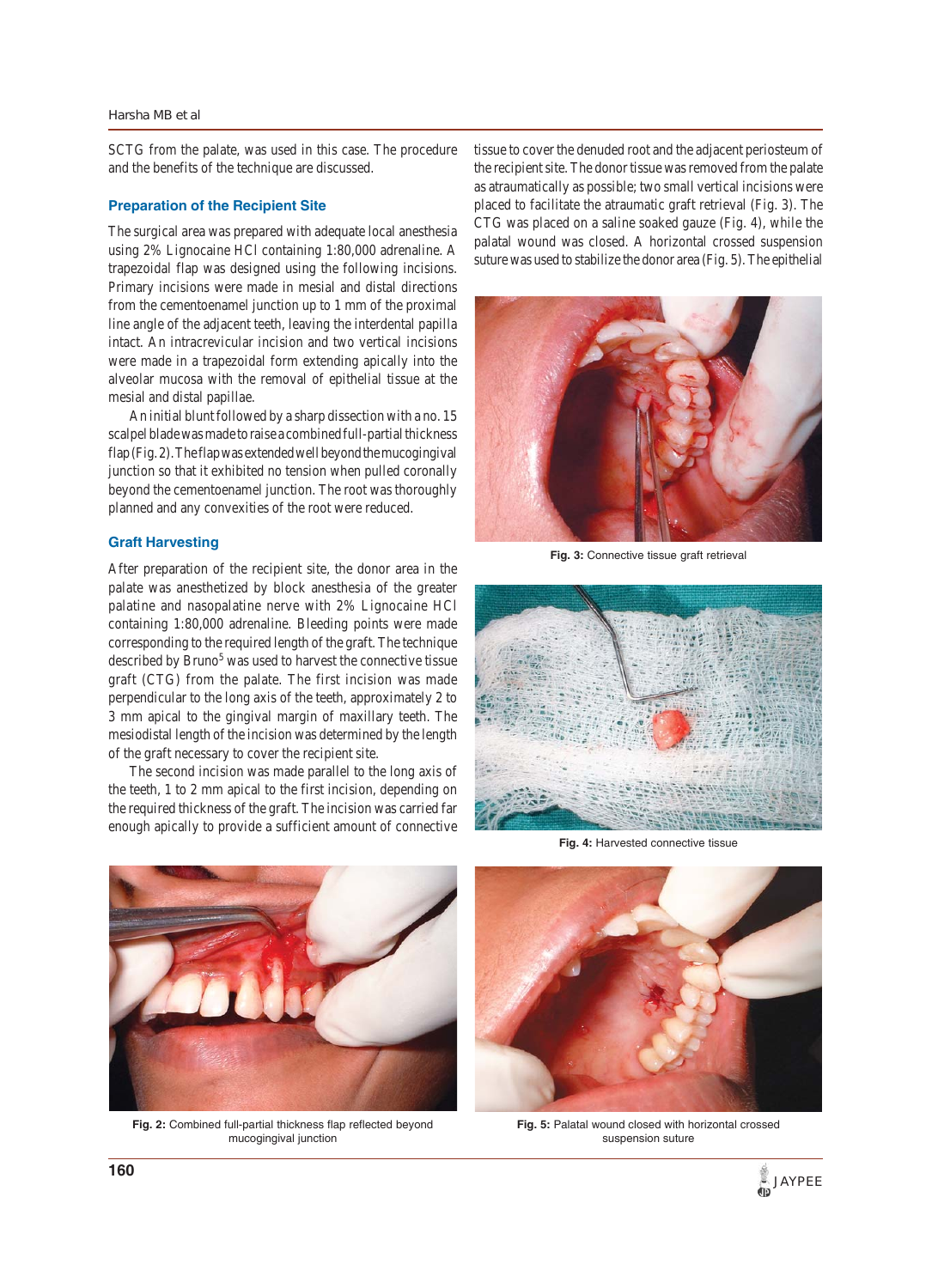#### *Use of Subepithelial Connective Tissue Graft for Root Coverage*

collar was removed and discarded. The connective tissue graft trimmed to the mesiodistal dimension was placed on the recipient site and secured in position with 5-0 vicryl sutures (Fig. 6). Then the overlying full-partial thickness flap was positioned over the connective tissue graft with no tension on the flap, using sling sutures, into the mesial and distal papillae covering as much of the connective tissue graft as possible



**Fig. 6:** Connective tissue graft sutured on the recipient site



**Fig. 7:** Flap coronally repositioned and sutured



**Fig. 8:** Six-month postoperative view showing excellent color match, improved contour and stable root coverage

*World Journal of Dentistry, April-June 2011;2(2):159-162* **161**

(Fig. 7). Postoperative instructions were given. Patient was recalled after 9 days for review. The healing on both donor and recipient sites was uneventful. The donor site wound healed completely within 2 months. Successful root coverage along with excellent color match was noticed 6 months following surgery on the recipient site (Fig. 8).

## **DISCUSSION**

Root coverage forms an important part of periodontal therapy. Obtaining root coverage has become more predictable with advances in the understanding of soft tissue healing, and the search for the best technique has led to a lot of improvement in surgical procedures aimed in this direction. These procedures may be accomplished for functional reasons or purely esthetic reasons with patients requesting, and at times demanding root coverage.

The connective tissue graft was first used by Edel<sup>6</sup> to increase the width of keratinized gingiva. Subsequently, the connective tissue graft has been used for augmenting ridge deficiencies,<sup>7</sup> furcation involvement,  $8.9$  reconstruction of collapsed interdental papillae<sup>10</sup> and peri-implant tissue management.<sup>11</sup>

The use of connective tissue graft for gingival recession therapy was first reported by Langer and Langer<sup>12</sup> in 1985 for both single and multiple adjacent teeth. Since then, a lot of modifications in the technique for retrieving and use of subepithelial connective tissue graft have been reported with improved and more predictable root coverage.<sup>13-15</sup> With these newly developed techniques, clinicians are now more capable of addressing the increased esthetic demands of their patients.

The SCTGs have been highly predictable in gingival recession therapy with respect to a high percentage of root coverage, better healing and less postoperative discomfort at the donor site when compared to free gingival grafts. The success of which can be attributed to the double blood supply at the recipient site from the underlying periosteum and the overlying recipient flap.12 The progressive recession, esthetic concern of the patient, dentinal sensitivity and thin gingiva were the reasons for choosing a root coverage procedure in the present case. The autogenous SCTG was harvested from the patient's palatal mucosa using the technique described by Bruno.<sup>5</sup> The anterior and posterior extensions of the donor site were limited by canine and palatal root of the first molar region. Studer et al<sup>16</sup> have demonstrated that the palatal root of the first molar represents a natural barrier to graft harvesting because the tissue is thinnest in this area. The lateral extension was formed by a horizontal line 2 to 3 mm from the marginal gingiva of the maxillary teeth. The medial extension was restricted by the neurovascular bundle. According to Reiser et  $al<sup>17</sup>$  the neurovascular bundle could be found at a distance of 7, 12 and 17 mm from the palatal cementoenamel junction of the maxillary posterior teeth depending on whether the palatal vault is classified as shallow, average or high.